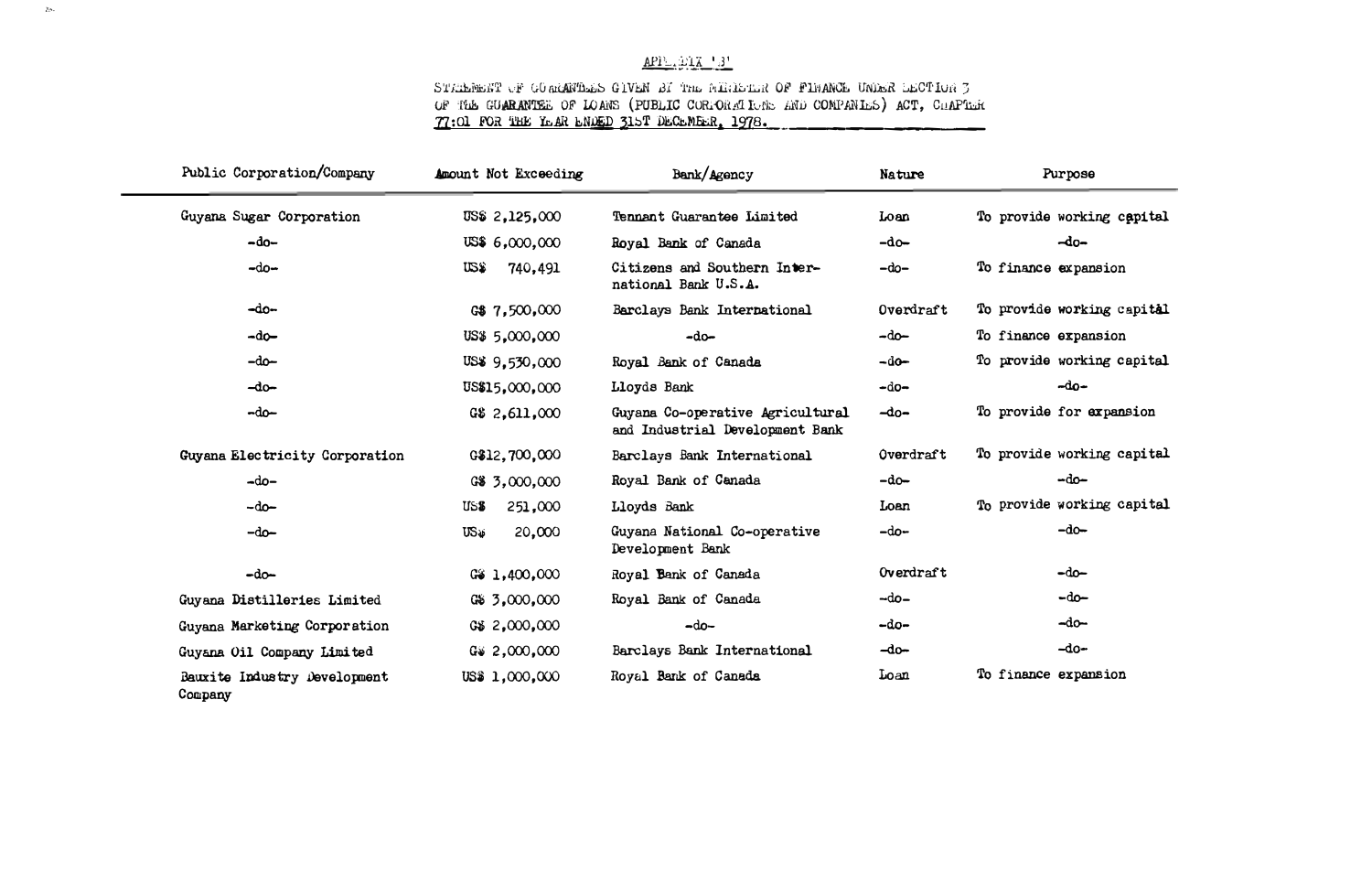# (PUENDIX 'B' (COFF'))

| <b>Fublic Corporation/Company</b>                                                          | Amount not Exceeding | Bank/Agency                                          | Nature           | Purpose                    |
|--------------------------------------------------------------------------------------------|----------------------|------------------------------------------------------|------------------|----------------------------|
| Bauxite Industry Development Company                                                       | US\$ 1,500,000       | Royal Bank of Canada                                 | Loan             | To finance expansion       |
| -do−                                                                                       | US\$ 2,500,000       | $-d0-$                                               | $-do-$           | $-do-$                     |
| $-d0-$                                                                                     | 372,057<br>US\$      | Chemical Bank                                        | Line of Credit   | $-do-$                     |
| Guyana Bauxite Company                                                                     | DM 14,200,000        | Ludgi Chemie Und.Huttentechmik<br>$\text{(GMBB)}$    | $-do-$           | ⊸do∽                       |
| Guyana Liquor Corporation                                                                  | US\$ 1,132,000       | Royal Bank of Canada                                 | Loan             | -do-                       |
| $-do-$                                                                                     | 900,000<br>US\$      | Royal Bank of Canada                                 | $-do-$           | -do-                       |
| -do-                                                                                       | US\$<br>93,000       | Guyana National Co-operative<br>Development Bank     | -do-             | -do-                       |
| Diamond Liquors Limited                                                                    | 920,000<br>G\$       | Barclays Bank International                          | Overdraft        | To provide working capital |
| Guyana Agricultural Products Corpo-<br>ration                                              | 300,000<br>G\$       | Guyana National Co-operative<br><b>Bank</b>          | -do-             | -do-                       |
| Guyana Telecommunication Corporation                                                       | £ 1,507,562.44       | Midland Bank                                         | $_{\text{Ioan}}$ | To finance expansion       |
| $-d0-$                                                                                     | 613,871.56<br>C\$    | Royal Bank of Canada                                 | -do-             | -do-                       |
| $-do-$                                                                                     | 497,743<br>US\$      | Royal Bank of Canada and<br>Nissho Iwai Company Ltd. | -do-             | -do-                       |
| $-do-$                                                                                     | US\$ 1,981,942       | Nissho Iwai Company Ltd.                             | $-d0-$           | -do-                       |
| Guyana Telecommunication Corporation                                                       | US\$ 1,696,500       | Export Development Corporation<br>and R.B.C.         | Loan             | To finance expansion       |
| -do-                                                                                       | 803,500<br>US\$      | Royal Bank of Canada                                 | –do⊷             | $-do-$                     |
| $-do-$                                                                                     | G\$ 7,750,000        | $-do-$                                               | Overdraft        | To provide working capital |
| Guyana Co-operative Agricultural<br>and Industrial Development Bank and Bolitars3, 225,000 | US\$ 3,250,000       | Royal Bank of Canada<br>$-do-$                       | $-do-$<br>$-do-$ | $-do-$<br>$-do-$           |
| Guyana Pharmaceutical Corporation                                                          | US\$ 3,000,000       | $-do-$                                               | Revolving Credit | $-do-$                     |
| $-dc$                                                                                      | GC 1,000,000         | $-do-$                                               | Overdraft        | $-do-$                     |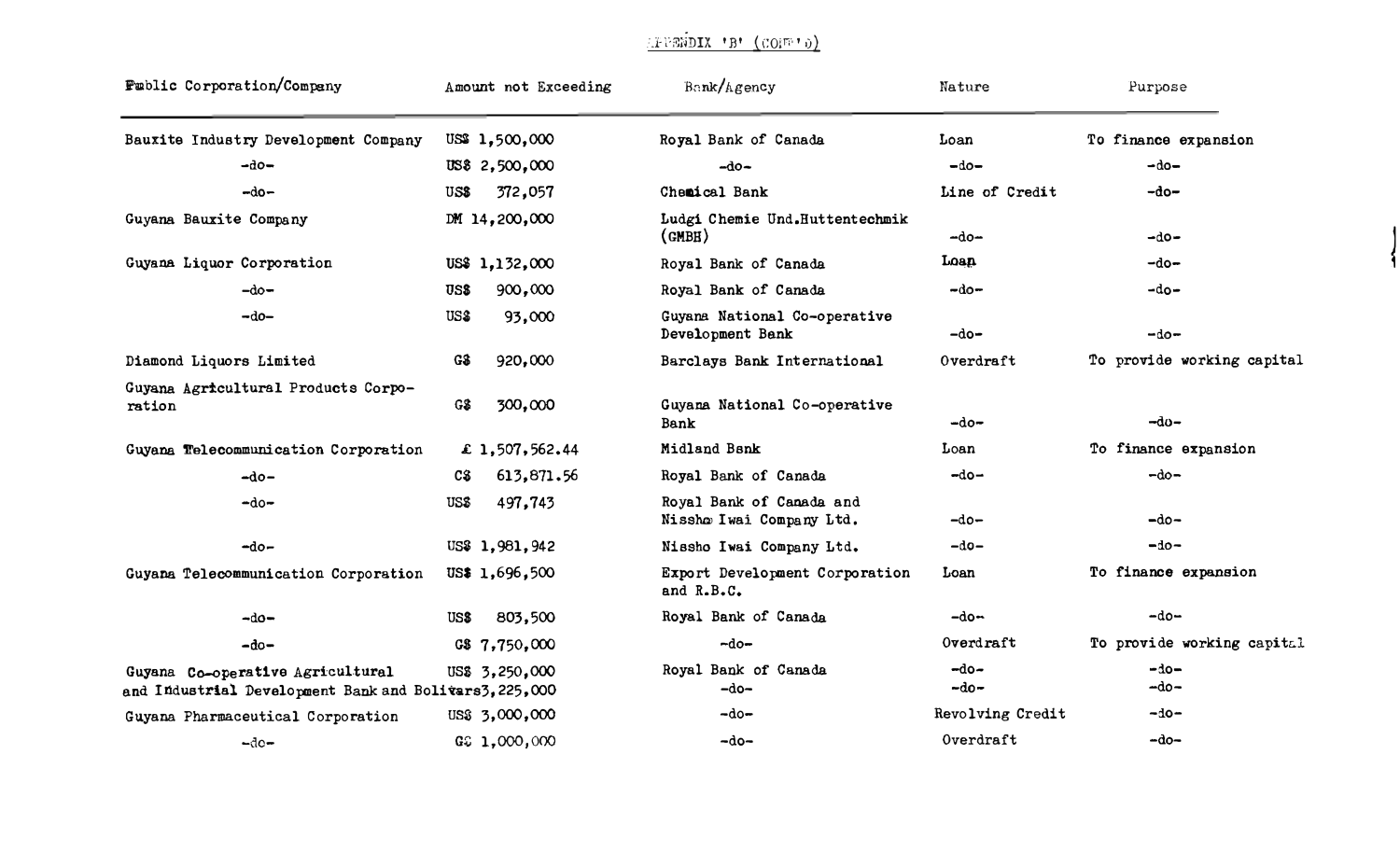# $-5$ -<br>APPENI<u>DIX 'B'</u> (CORT<u>'D)</u>

 $\overline{\phantom{a}}$ 

 $\sim 10^{-11}$ 

| Public Corporation/Company   | Amount Not Exceeding  | Bank/Agency                                                                                                                                              | Nature     | Purpose                    |
|------------------------------|-----------------------|----------------------------------------------------------------------------------------------------------------------------------------------------------|------------|----------------------------|
| Guyana Mortgage Finance Bank | G\$ 2,000,000         | New Suilding Society Limited                                                                                                                             | Loan       | To provide working capital |
| $-do-$                       | $G_{\psi}$ 6,300,000  | British American Ins. Company Ltd                                                                                                                        | $-du-$     | $-do-$                     |
|                              |                       | Hand-in-Hand Mutual Life<br>Assurance Company Limited<br>Hand-in-Hand Mutual Fire<br>Insurance Company Limited                                           |            |                            |
|                              |                       | Guyana and Trinidad Mutual<br>Life Insurance Company Limited<br>Guyana and Trinidad Mutual<br>Fire Insurance Company Limited                             |            |                            |
|                              |                       | Demerara Mutual Life Assurance<br>Society Limited<br>Colonial Life Insurance Company<br>(Trinidad) Limited<br>American Life Insurance Company<br>Limited |            |                            |
| Guyana Gajraj Limited        | 400,000<br>Gó         | Barclays Bank International                                                                                                                              | Overdraft  | –do–                       |
| $-do-$                       | $G_{46}$ 1,575,000    | Royal Bank of Canada                                                                                                                                     | ⊶do–       | $-do-$                     |
| Guyana Timbers Limited       | Gi 1,500,000          | Barclays Bank International                                                                                                                              | Loan       | To finance expansion       |
| $-do-$                       | 600,000<br><b>US:</b> | Bank of Montreal                                                                                                                                         | $-d\sigma$ | $-d0-$                     |
| $-do-$                       | 6\$1,200,000          | Guyana National Co-operative<br>Development Bank                                                                                                         | $-do-$     | To provide working capital |
| $-d0-$                       | 400,000<br>G          | $-do-$                                                                                                                                                   | $-do-$     | ∽do∸                       |
| Guyana Wrefords Limited      | Gŵ<br>625,000         | Royal Bank of Canada                                                                                                                                     | Overdraft  | $-do-$                     |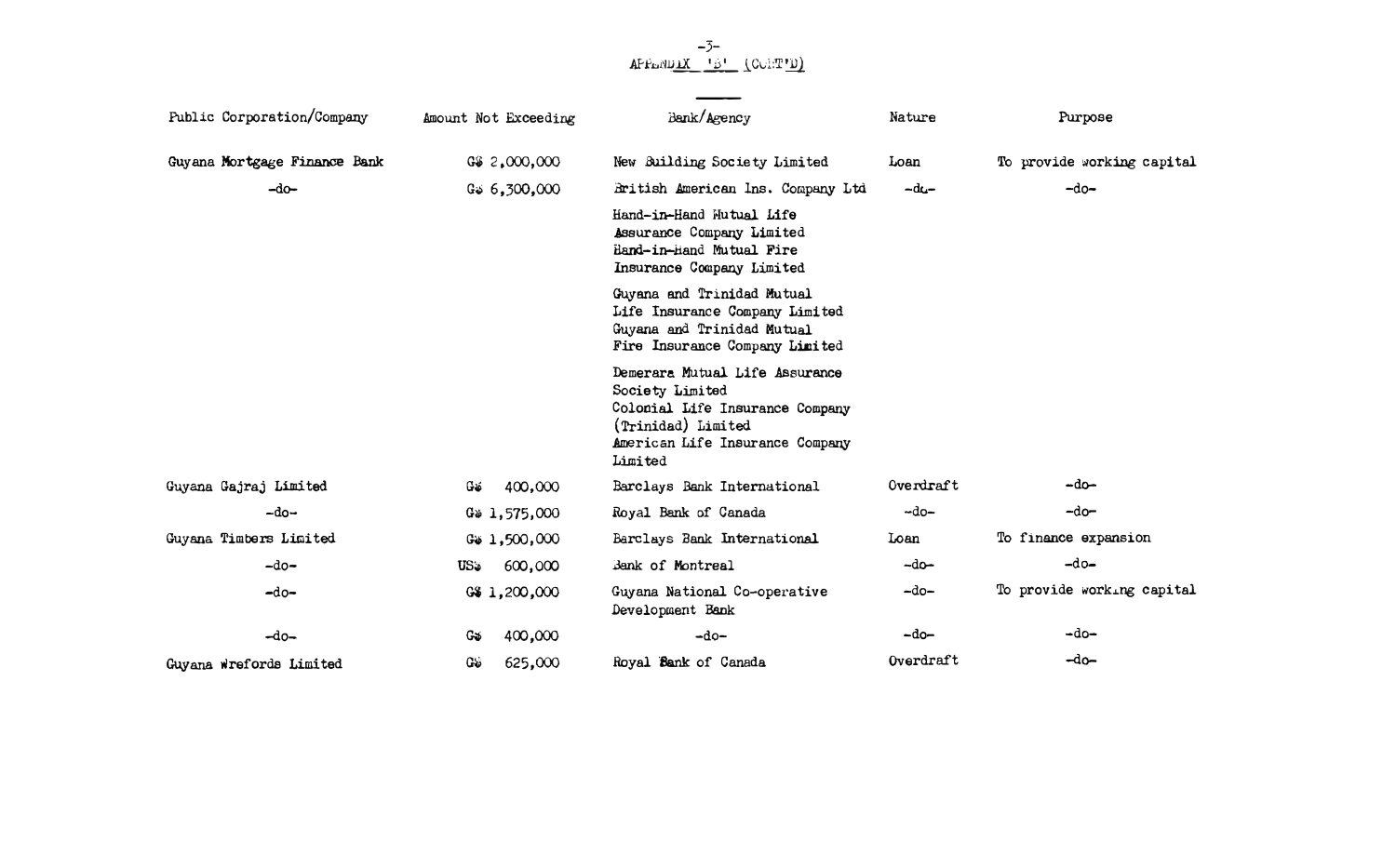| Public Corporation/Company                   |      | Amount not Exceeding                 | Bank/Agency                               | Nature            | Purpose                    |
|----------------------------------------------|------|--------------------------------------|-------------------------------------------|-------------------|----------------------------|
| Guyana National Engineering Corpo-<br>ration |      | G\$ 3,000,000                        | Royal Bank of Canada                      | Overdraft         | To provide working capital |
| $-do-$                                       |      | US\$ 2,500,000                       | $-do-$                                    | Letters of Credit | $-do-$                     |
| Guyana National Newspapers Limited           | GS.  | 250,000                              | $-do-$                                    | Overdraft         | $-do-$                     |
| Guyana Stockfeeds Limited                    |      | G\$ 2,200,000                        | $-do-$                                    | $-do-$            | $-do-$                     |
| $-do-$                                       |      | US\$ 2,850,000                       | $-do-$                                    | Letters of Credit | $-do-$                     |
| Small Industries Corporation                 | GS.  | 233,000                              | Chase Manhattan Bank                      | Loan              | $-do-$                     |
| $-do-$                                       | US\$ | 980,390 and<br>Bolivars<br>4,200,980 | Caribbean Development Bank                | Loan              | $-do-$                     |
| Guyana Printers Limited                      | GS.  | 300,000                              | Colonial Life Insurance Co.               | Loan              | To finance expansion       |
| $-do-$                                       | G\$  | 500,000                              | Guyana National Co-operative<br>Bank      | Overdraft         | To provide working capitel |
| Guyana Transport Services                    | GS.  | 500,000                              | $-d0-$                                    | $-do-$            | -do-                       |
| $-do-$                                       | G\$  | 800,000                              | Royal Bank of Canada                      | Loan              | $-do-$                     |
| Guyana National Trading Corporation          |      | G\$3,000,000                         | $-do-$                                    | Overdraft         | $-do-$                     |
| $-do-$                                       |      | US\$3,000,000                        | Lloyds Bank Limited                       | Loan              | $-do-$                     |
| $-do-$                                       |      | US\$1,600,000                        | Royal Bank of Canada                      | $-do-$            | $-do-$                     |
| $-do-$                                       |      | US\$ 515,000                         | Chase Manhattan Bank                      | Overdraft         | $-do-$                     |
| Washclothes Co-operative Society             | G\$  | 237,770                              | Guyana Agricultural Deve-<br>lopment Bank | Loan              | $-do-$                     |
| Rioe Farmers Co-operative Society            | G\$  | 54,840                               | $-do-$                                    | $-d0-$            | $-do-$                     |
| Union Starlight Co-operative Society         | G\$  | 23,300                               | $-d_0-$                                   | $-do-$            | $-do-$                     |

### \FF�NDIX 'D' (CON'I **<sup>1</sup>** D)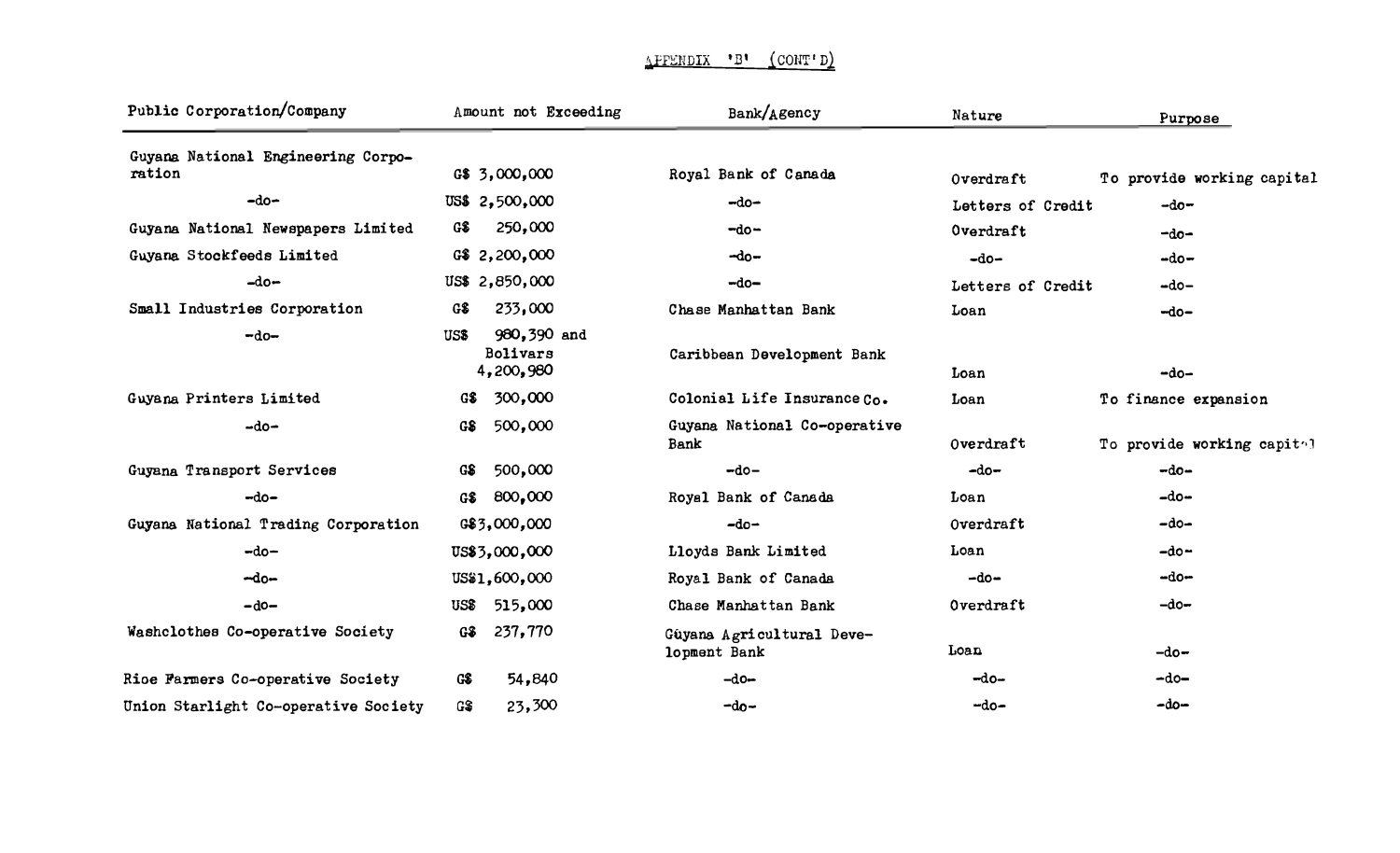## **APPENDIX 'B' (CONT D)**

| Public Corporation/Company                |     | Amount not Exceeding | Bank/Agency                                            | Nature    | Purpose                            |
|-------------------------------------------|-----|----------------------|--------------------------------------------------------|-----------|------------------------------------|
| Agriculture & Machinery Co-op<br>Society  | G3  | 25,000               | Guyana Agricultural Deve-<br>lopment Bank              | Loan:     | To provide working capital         |
| Brighton Sunflower Land Co-op<br>Society  | G\$ | 25,500               | $-do-$                                                 | $-do-$    | $-do-$                             |
| Guyana State Corporation                  |     | US\$ 4,200,000       | Royal Bank of Canada                                   | $-do-$    | To finance expansion               |
| Guyana Food Processors Limited            | G\$ | 100,000              | Hand-in-Hand Insurance Company                         | $-do-$    | $-do-$                             |
| $-do-$                                    | G\$ | 50,000               | $-do-$                                                 | $-do-$    | $-do-$                             |
| -do-                                      | G\$ | 150,000              | Guyana & Trinidad Insurance<br>Company                 | ∽do⊸      | $-do-$                             |
| $-do-$                                    | G\$ | 350,000              | $-do-$                                                 | $-do-$    | $-do-$                             |
| $-d0-$                                    | G3  | 250,000              | Demerara Mutual Life Insurance                         | $-do-$    | $-do-$                             |
| $-do$                                     |     | G\$ 1,500,000        | British-American Life Insurance                        | $-do-$    | $-d0-$                             |
| $-do-$                                    | G\$ | 550,000              | Royal Bank of Canada                                   | -do-      | To provide for working<br>capital. |
| Guyana Food Processors Limited            | GSS | 200,000              | Colonial Life Insurance Company                        | Loan      | To finance expansion               |
| $-do-$                                    | Gô  | 350,000              | American Life Insurance Company                        | $-do-$    | $-do-$                             |
| -do÷                                      | G\$ | 300,000              | Caribbean Atlantic Insurance<br>Company                | $-do-$    | $-do-$                             |
| $-do-$                                    | G3  | 200,000              | First Federation Life Insurance<br>Company             | ⊸do–      | $-do-$                             |
| Guyana Forest Industries Corpo-<br>ration | G\$ | 300,000              | Guyana National Co-operative<br>Development Bank       | Overdraft | To provide working capit           |
| Bel Baag Co-operative Society<br>Limited  | GS  | 530,000              | Guyana Agricultural Co-op-<br>erstive Development Bank | Loan      | - ด้อ-                             |

-5-